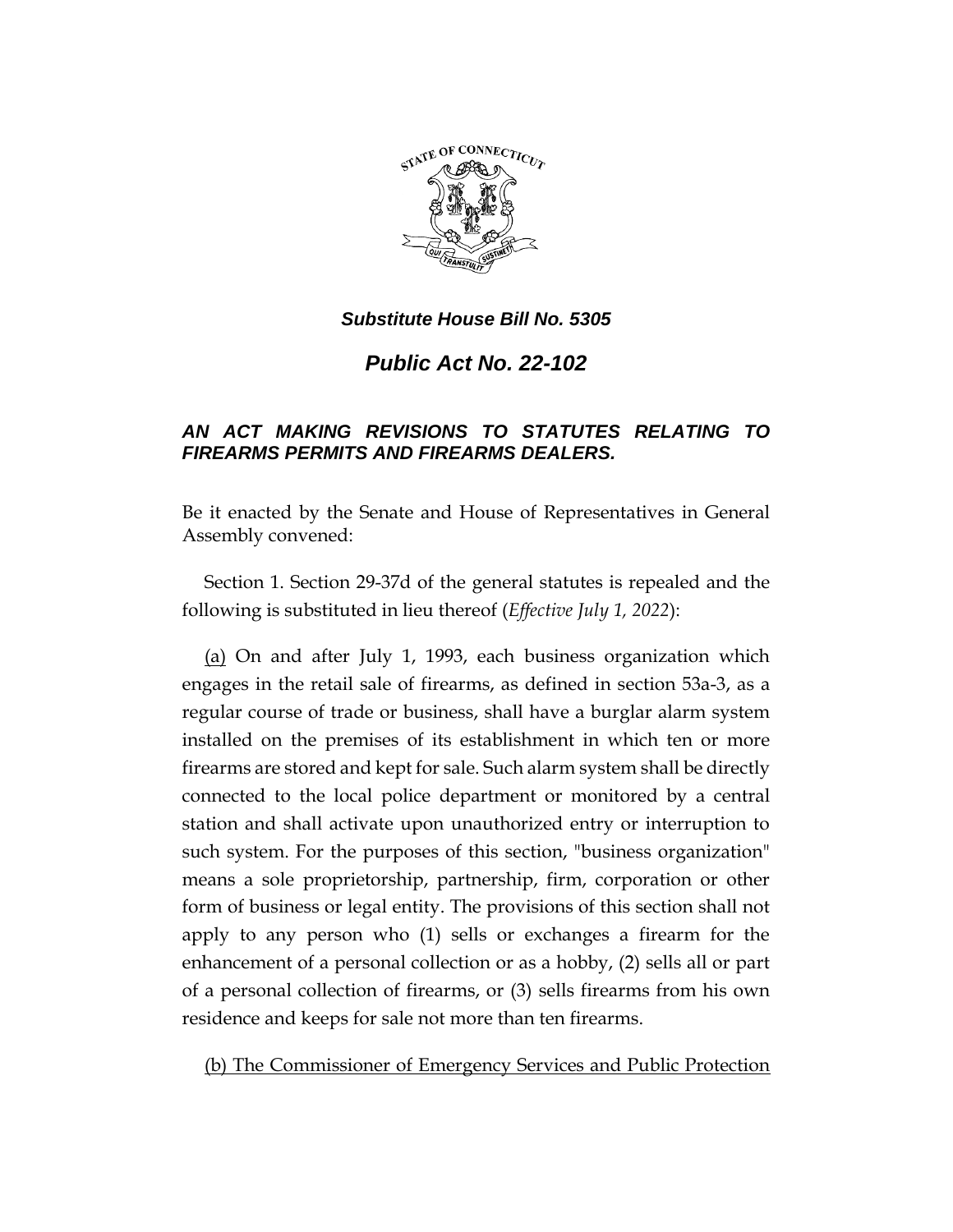may, after notice and opportunity for a hearing, impose a civil penalty of not more than one hundred dollars for a violation of this section. Each violation shall be a separate and distinct offense and, in case of a continuing violation, each day's continuance thereof shall be deemed a separate and distinct offense, provided the civil penalty may not exceed four thousand nine hundred dollars in the aggregate for a continuing violation.

(c) The commissioner may adopt regulations, in accordance with the provisions of chapter 54, to implement the provisions of this section.

Sec. 2. Subsections (a) and (b) of section 29-28 of the 2022 supplement to the general statutes, as amended by section 3 of public act 21-67, are repealed and the following is substituted in lieu thereof (*Effective July 1, 2022*):

(a) No person who sells ten or more pistols or revolvers in a calendar year or is a federally licensed firearm dealer shall advertise, sell, deliver, or offer or expose for sale or delivery, or have in such person's possession with intent to sell or deliver, any pistol or revolver at retail without having a permit therefor issued as provided in this subsection. The chief of police or, where there is no chief of police, the **[**warden of the borough or the first selectman of the town, as the case may be**]** chief executive officer of the municipality, as defined in section 7-148, or, if designated by such chief executive officer, the resident state trooper serving such municipality or a state police officer of the state police troop having jurisdiction over such municipality, may, upon the application of any person, issue a permit in such form as may be prescribed by the Commissioner of Emergency Services and Public Protection for the sale at retail of pistols and revolvers within the jurisdiction of the authority issuing such permit. No permit for the sale at retail of any pistol or revolver shall be issued unless the applicant holds a valid eligibility certificate for a pistol or revolver issued pursuant to section 29-36f or a valid state permit to carry a pistol or

*Public Act No. 22-102 2 of 11*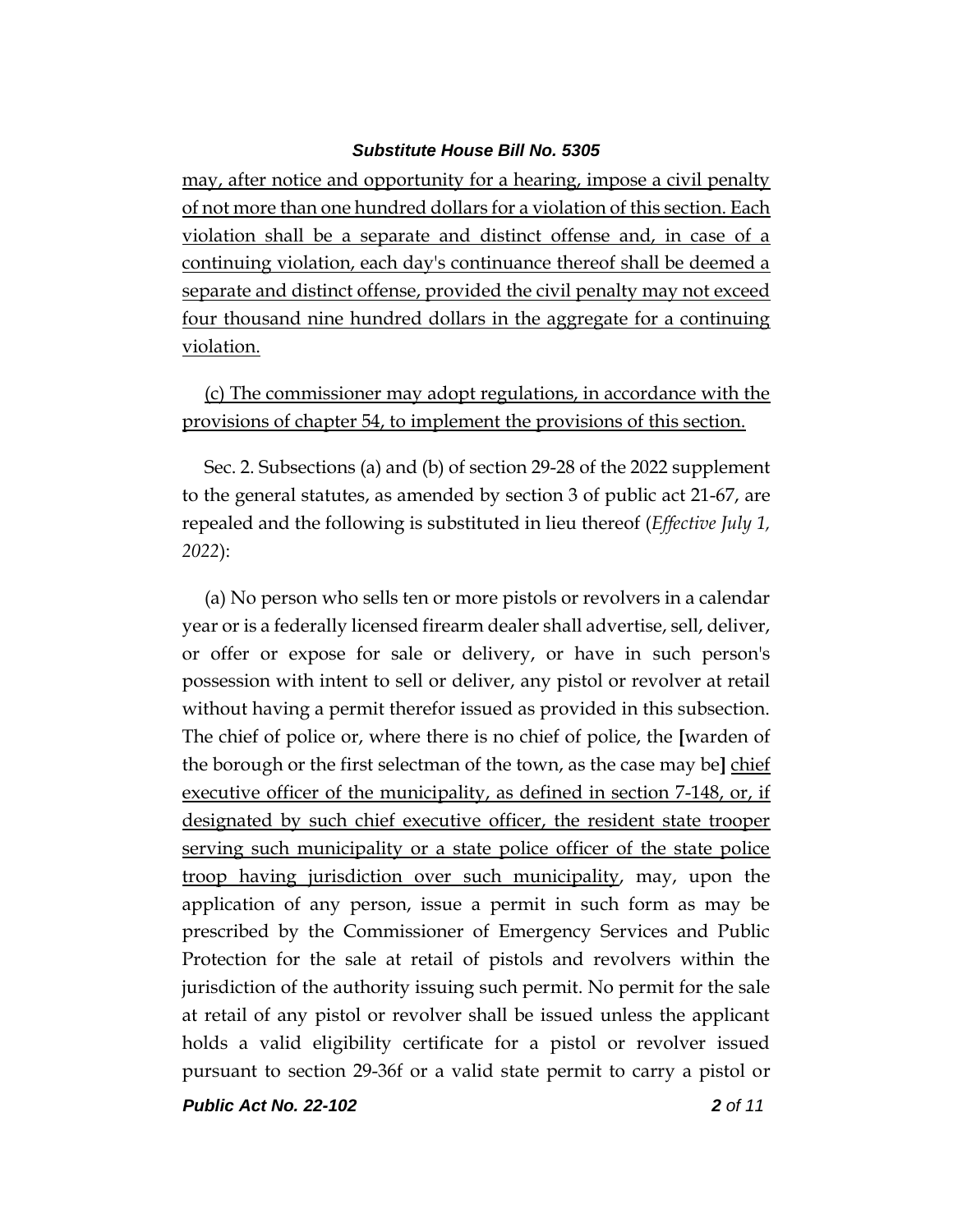revolver issued pursuant to subsection (b) of this section and the applicant submits documentation sufficient to establish that local zoning requirements have been met for the location where the sale is to take place, except that any person selling or exchanging a pistol or revolver for the enhancement of a personal collection or for a hobby or who sells all or part of such person's personal collection of pistols or revolvers shall not be required to submit such documentation for the location where the sale or exchange is to take place.

(b) Upon the application of any person having a bona fide permanent residence within the jurisdiction of any such authority, such chief of police **[**, warden or selectman**]** or, where there is no chief of police, such chief executive officer or designated resident state trooper or state police officer, as applicable, may issue a temporary state permit to such person to carry a pistol or revolver within the state, provided such authority shall find that such applicant intends to make no use of any pistol or revolver which such applicant may be permitted to carry under such permit other than a lawful use and that such person is a suitable person to receive such permit. If the applicant has a bona fide permanent residence within the jurisdiction of any federally recognized Native American tribe within the borders of the state, and such tribe has a law enforcement unit, as defined in section 7-294a, the chief of police of such law enforcement unit may issue a temporary state permit to such person pursuant to the provisions of this subsection, and any chief of police of any other law enforcement unit having jurisdiction over an area containing such person's bona fide permanent residence shall not issue such temporary state permit if such tribal law enforcement unit accepts applications for temporary state permits. No state or temporary state permit to carry a pistol or revolver shall be issued under this subsection if the applicant (1) has failed to successfully complete a course approved by the Commissioner of Emergency Services and Public Protection in the safety and use of pistols and revolvers including, but not limited to, a safety or training course in the use of pistols and revolvers available

*Public Act No. 22-102 3 of 11*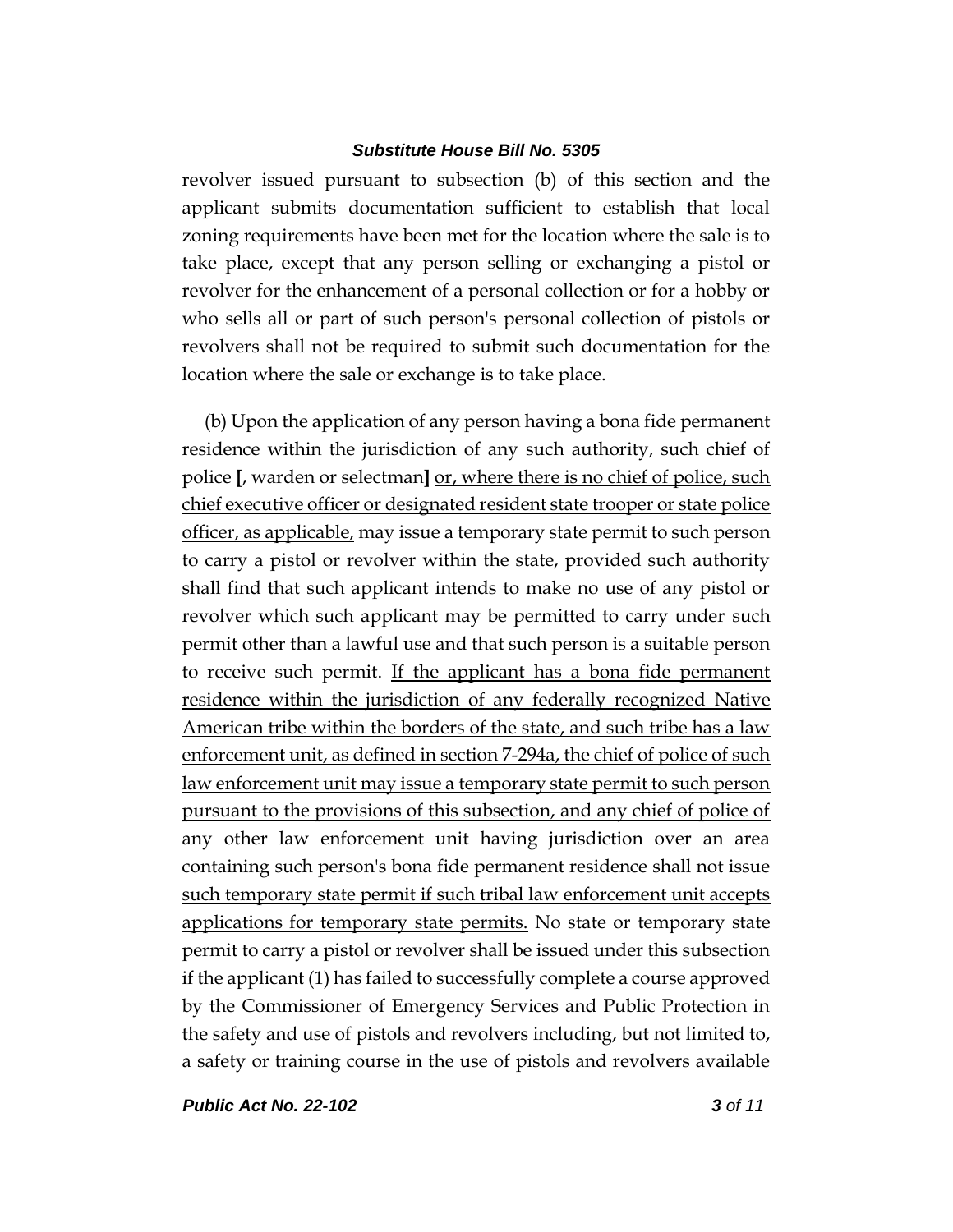to the public offered by a law enforcement agency, a private or public educational institution or a firearms training school, utilizing instructors certified by the National Rifle Association or the Department of Energy and Environmental Protection and a safety or training course in the use of pistols or revolvers conducted by an instructor certified by the state or the National Rifle Association, (2) has been convicted of (A) a felony, or (B) a misdemeanor violation of section 21a-279 on or after October 1, 2015, or (C) a misdemeanor violation of section 53a-58, 53a-61, 53a-61a, 53a-62, 53a-63, 53a-96, 53a-175, 53a-176, 53a-178 or 53a-181d during the preceding twenty years, (3) has been convicted as delinquent for the commission of a serious juvenile offense, as defined in section 46b-120, (4) has been discharged from custody within the preceding twenty years after having been found not guilty of a crime by reason of mental disease or defect pursuant to section 53a-13, (5) (A) has been confined in a hospital for persons with psychiatric disabilities, as defined in section 17a-495, within the preceding sixty months by order of a probate court, or (B) has been voluntarily admitted on or after October 1, 2013, to a hospital for persons with psychiatric disabilities, as defined in section 17a-495, within the preceding six months for care and treatment of a psychiatric disability and not solely for being an alcohol-dependent person or a drug-dependent person, as those terms are defined in section 17a-680, (6) is subject to a restraining or protective order issued by a court in a case involving the use, attempted use or threatened use of physical force against another person, including an ex parte order issued pursuant to section 46b-15 or 46b-16a, (7) is subject to a firearms seizure order issued prior to June 1, 2022, pursuant to section 29-38c after notice and hearing, or a risk protection order or risk protection investigation order issued on or after June 1, 2022, pursuant to section 29-38c, (8) is prohibited from shipping, transporting, possessing or receiving a firearm pursuant to 18 USC  $922(g)(4)$ , (9) is an alien illegally or unlawfully in the United States, or (10) is less than twenty-one years of age. Nothing in this section shall require any person who holds a valid permit to carry a pistol or revolver on October 1, 1994, to

*Public Act No. 22-102 4 of 11*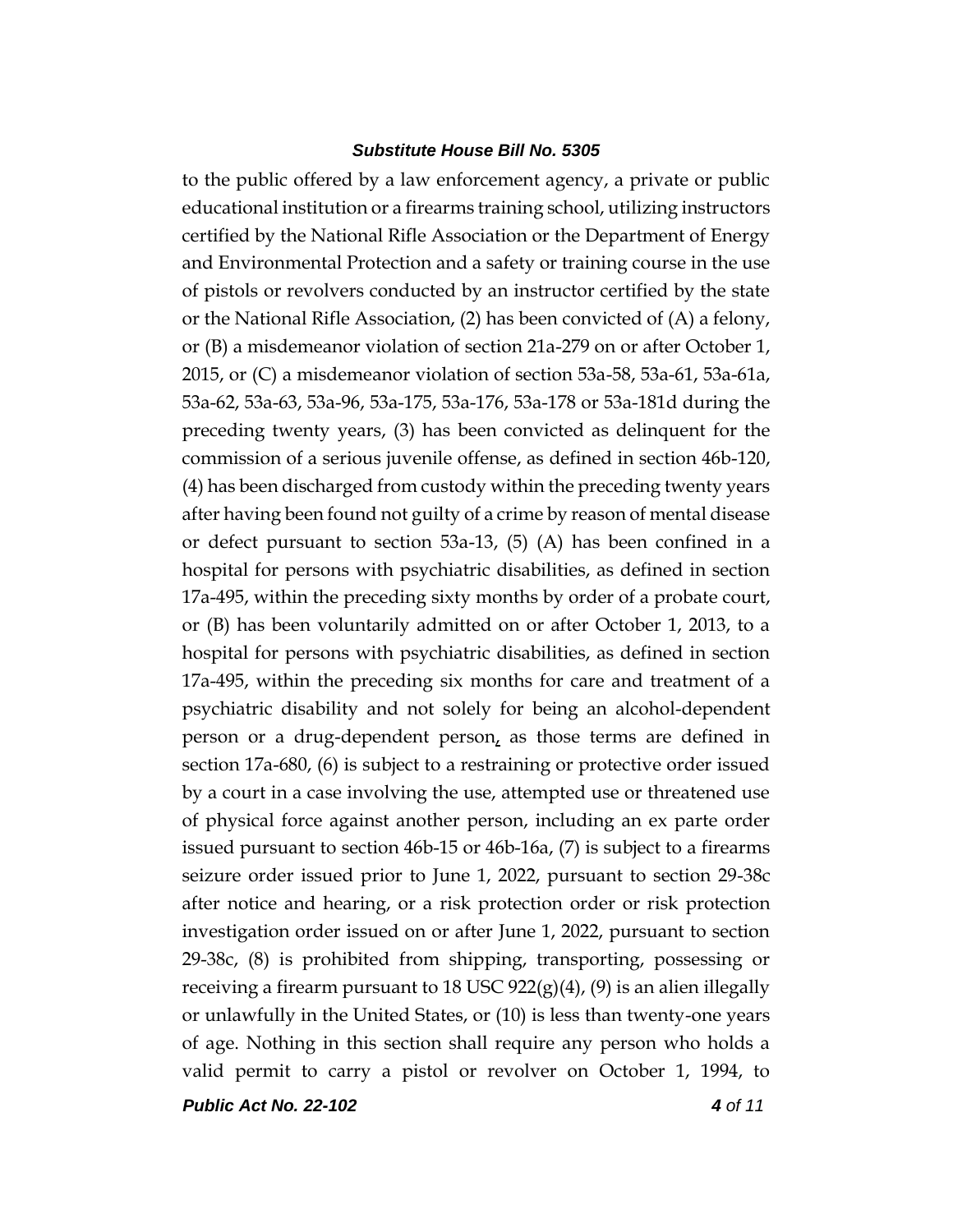participate in any additional training in the safety and use of pistols and revolvers. No person may apply for a temporary state permit to carry a pistol or revolver more than once within any twelve-month period, and no temporary state permit to carry a pistol or revolver shall be issued to any person who has applied for such permit more than once within the preceding twelve months. Any person who applies for a temporary state permit to carry a pistol or revolver shall indicate in writing on the application, under penalty of false statement in such manner as the issuing authority prescribes, that such person has not applied for a temporary state permit to carry a pistol or revolver within the past twelve months. Upon issuance of a temporary state permit to carry a pistol or revolver to the applicant, the local authority shall forward the original application to the commissioner. Not later than sixty days after receiving a temporary state permit, an applicant shall appear at a location designated by the commissioner to receive the state permit. The commissioner may then issue, to any holder of any temporary state permit, a state permit to carry a pistol or revolver within the state. Upon issuance of the state permit, the commissioner shall make available to the permit holder a copy of the law regarding the permit holder's responsibility to report the loss or theft of a firearm and the penalties associated with the failure to comply with such law. Upon issuance of the state permit, the commissioner shall forward a record of such permit to the local authority issuing the temporary state permit. The commissioner shall retain records of all applications, whether approved or denied. The copy of the state permit delivered to the permittee shall be laminated and shall contain a full-face photograph of such permittee. A person holding a state permit issued pursuant to this subsection shall notify the issuing authority within two business days of any change of such person's address. The notification shall include the old address and the new address of such person.

Sec. 3. Subsection (a) of section 29-28a of the general statutes is repealed and the following is substituted in lieu thereof (*Effective July 1,*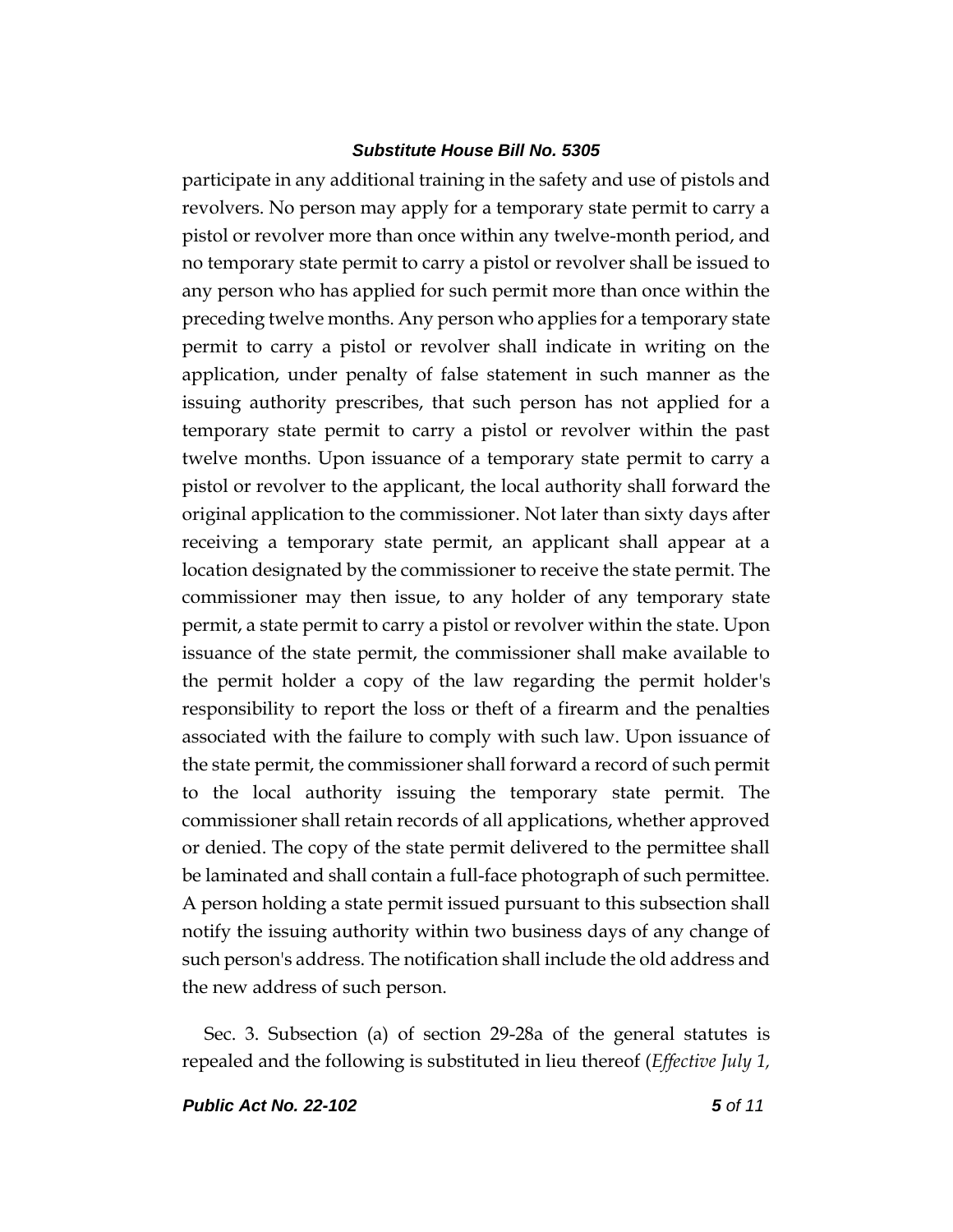*2022*):

(a) Requests for temporary state permits under section 29-28, as amended by this act, shall be submitted to the chief of police, or, where there is no chief of police, to the **[**warden of the borough or the first selectman of the town, as the case may be**]** chief executive officer of the municipality, as defined in section 7-148, or, if designated by such chief executive officer, the resident state trooper serving such municipality or a state police officer of the state police troop having jurisdiction over such municipality, on application forms prescribed by the Commissioner of Emergency Services and Public Protection. Upon written request by any person for a temporary state permit not on a prescribed application form, or upon request by any person for such application form, the local authority shall supply such forms. When any such request is made in person at the office of the local authority, the local authority shall supply such application form immediately. When any such request is made in any other manner, the local authority shall supply such application form not later than one week after receiving such request. If such application form is not supplied within the time limits required by this section, the request therefor shall constitute a sufficient application. If any local authority fails to supply an application form upon the request of any person, such person may request an application form from the Commissioner of Emergency Services and Public Protection or any barracks of the Division of State Police, and the time limits and procedures set forth in this section for handling requests for such forms shall be applicable.

Sec. 4. Subsection (b) of section 29-29 of the general statutes is repealed and the following is substituted in lieu thereof (*Effective July 1, 2022*):

(b) The local authority, or the commissioner in the case of an application pursuant to subsection  $(f)$  of section 29-28, shall take the fingerprints of such applicant or conduct any other method of positive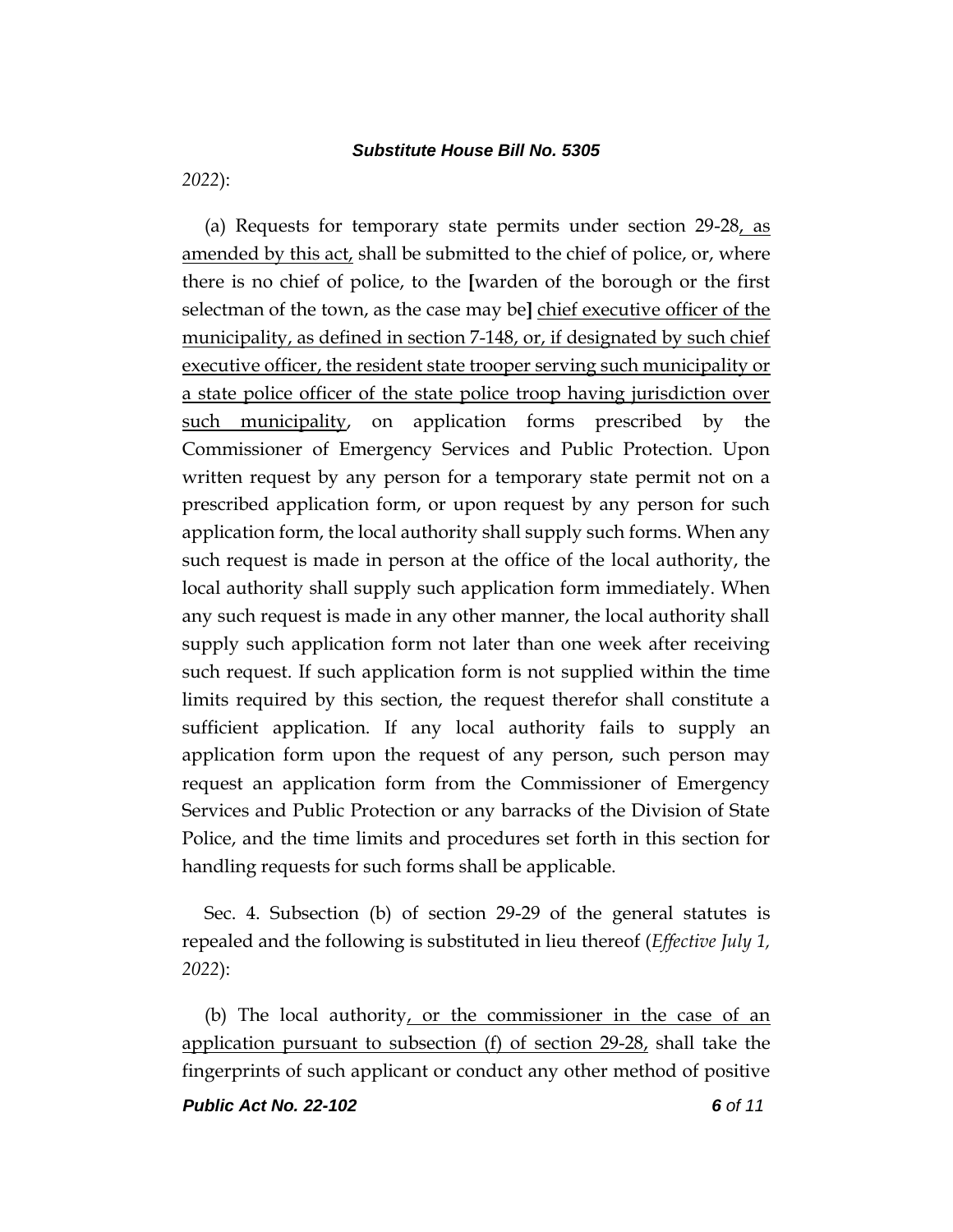identification required by the State Police Bureau of Identification or the Federal Bureau of Investigation, unless the local authority or the commissioner determines that the fingerprints of such applicant have been previously taken and the applicant's identity established, and such applicant presents identification that the local authority or the commissioner verifies as valid. The local authority or the commissioner shall record the date the fingerprints were taken in the applicant's file and, within five business days of such date, shall forward such fingerprints or other positive identifying information to the State Police Bureau of Identification which shall conduct criminal history records checks in accordance with section 29-17a.

Sec. 5. Subsection (f) of section 29-30 of the general statutes is repealed and the following is substituted in lieu thereof (*Effective July 1, 2022*):

(f) The issuing authority shall send a notice of the expiration of a state permit to carry a pistol or revolver, issued pursuant to section 29-28, as amended by this act, to the holder of such permit, by first class mail, not less than ninety days before such expiration, and shall enclose with such notice a form for the renewal of said state permit. The holder of such permit may mail the form for renewal to the issuing authority and the issuing authority shall accept such form as a valid application for renewal, provided the holder (1) completed the form according to instructions provided by the Department of Emergency Services and Public Protection, (2) enclosed the appropriate fee to renew, in accordance with subsection (a) of this section, (3) enclosed a copy of proof of citizenship or legal residency of the holder,  $(4)$  enclosed a  $full$ </u> face photograph of the holder, **[**that is either notarized or date stamped,**]** and (5) is otherwise eligible for such permit pursuant to section 29-28, as amended by this act. A state permit to carry a pistol or revolver, issued pursuant to section 29-28, as amended by this act, shall be valid for a period of ninety days after the expiration date, except this provision shall not apply to any state permit to carry a pistol or revolver

*Public Act No. 22-102 7 of 11*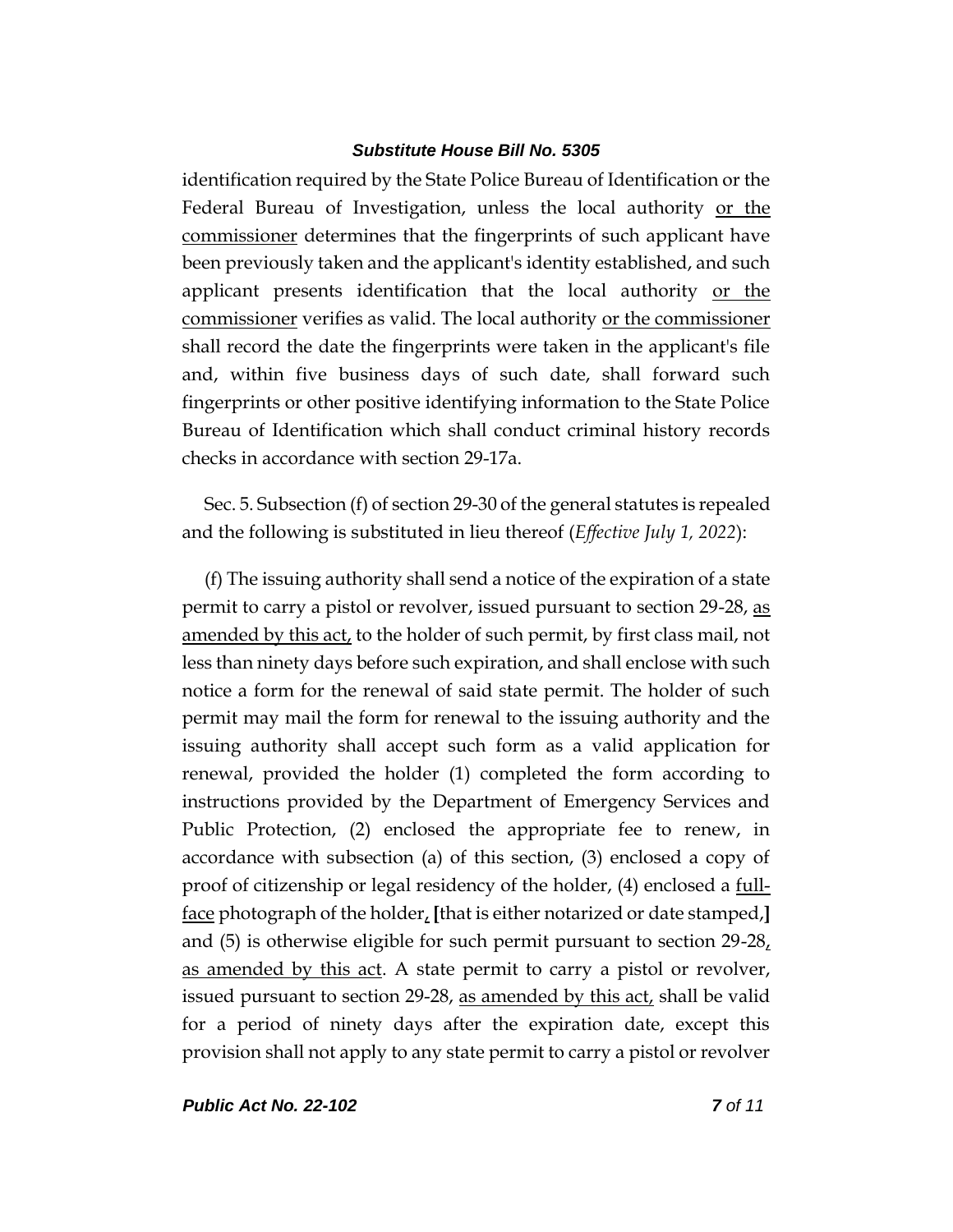which has been revoked or for which revocation is pending, pursuant to section 29-32.

Sec. 6. Subsection (e) of section 29-33 of the general statutes is repealed and the following is substituted in lieu thereof (*Effective July 1, 2022*):

(e) Upon the sale, delivery or other transfer of any pistol or revolver, the person making the purchase or to whom the same is delivered or transferred shall sign a receipt for such pistol or revolver, which shall contain the name and address of such person, the date of sale, the caliber, make, model and manufacturer's number and a general description of such pistol or revolver, the identification number of such person's permit to carry pistols or revolvers, issued pursuant to subsection (b) of section 29-28, as amended by this  $\text{act}_t$  permit to sell at retail pistols or revolvers, issued pursuant to subsection (a) of said section, or eligibility certificate for a pistol or revolver, issued pursuant to section 29-36f, if any, and the authorization number designated for the transfer by the Department of Emergency Services and Public Protection. The person, firm or corporation selling such pistol or revolver or making delivery or transfer thereof shall (1) give one copy of the receipt to the person making the purchase of such pistol or revolver or to whom the same is delivered or transferred, **[**shall**]** (2) retain one copy of the receipt for at least five years, and **[**shall**]** (3) send, by first class mail, or electronically transmit, within forty-eight hours of such sale, delivery or other transfer,  $(A)$  one copy of the receipt to the Commissioner of Emergency Services and Public Protection, and  $(B)$  one copy of the receipt to the chief of police of the municipality in which the transferee resides or, where there is no chief of police, the **[**warden of the borough or the first selectman of the town, as the case may be, of the town in which the transferee resides**]** chief executive officer of the municipality, as defined in section 7-148, in which the transferee resides or, if designated by such chief executive officer, the resident state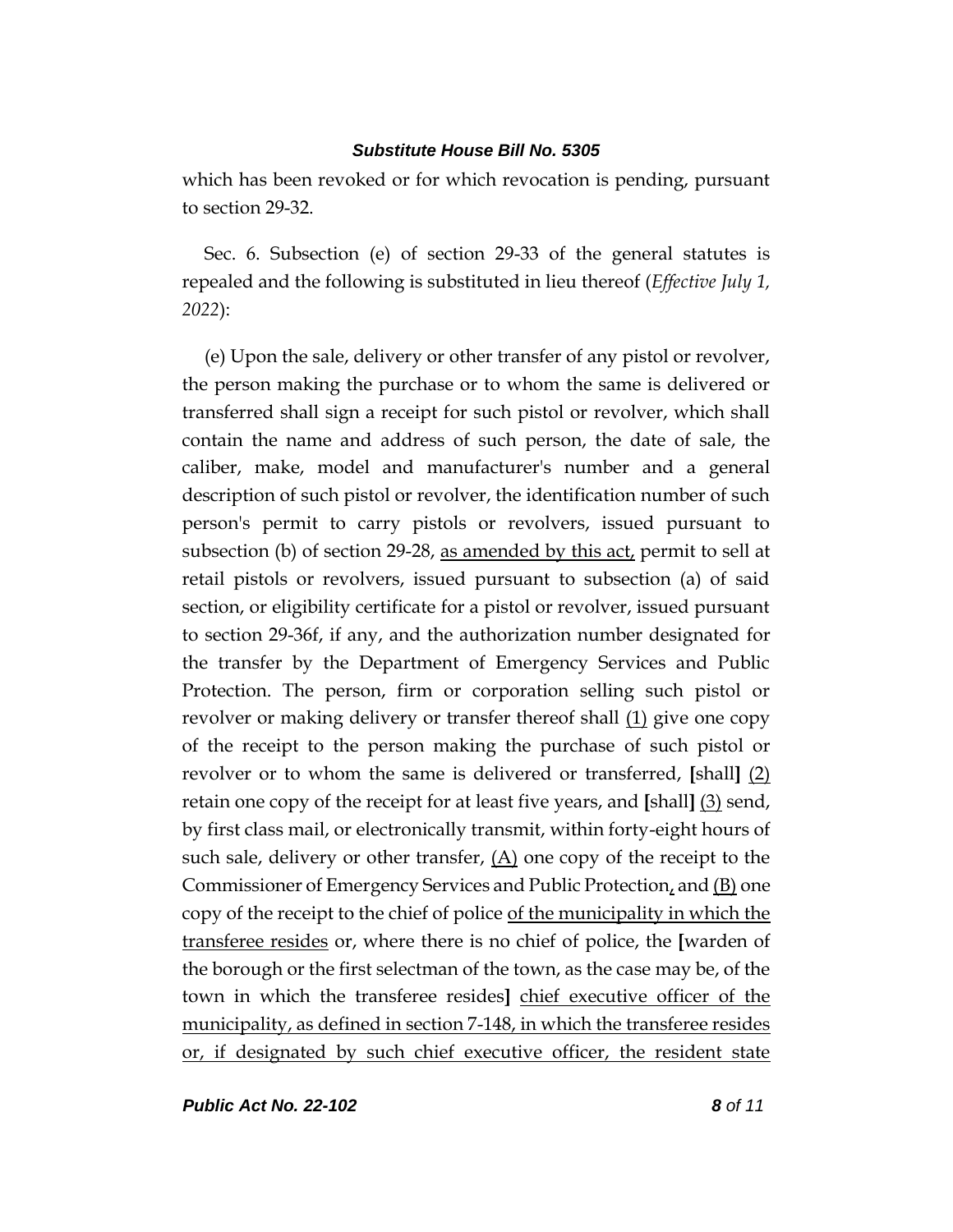trooper serving such municipality or a state police officer of the state police troop having jurisdiction over such municipality.

Sec. 7. Subsection (d) of section 29-37a of the general statutes is repealed and the following is substituted in lieu thereof (*Effective July 1, 2022*):

(d) No person, firm or corporation may sell, deliver or otherwise transfer, at retail, any long gun to any person unless such person makes application on a form prescribed and furnished by the Commissioner of Emergency Services and Public Protection, which shall be attached by the transferor to the federal sale or transfer document and filed and retained by the transferor for at least twenty years or until such transferor goes out of business. Such application shall be available for inspection during normal business hours by law enforcement officials. No such sale, delivery or other transfer of any long gun shall be made until the person, firm or corporation making such sale, delivery or transfer has ensured that such application has been completed properly and has obtained an authorization number from the Commissioner of Emergency Services and Public Protection for such sale, delivery or transfer. The Department of Emergency Services and Public Protection shall make every effort, including performing the national instant criminal background check, to determine if the applicant is eligible to receive such long gun. If it is determined that the applicant is ineligible to receive such long gun, the Commissioner of Emergency Services and Public Protection shall immediately notify the person, firm or corporation to whom such application was made and no such long gun shall be sold, delivered or otherwise transferred to such applicant by such person, firm or corporation. When any long gun is delivered in connection with any sale or purchase, such long gun shall be enclosed in a package, the paper or wrapping of which shall be securely fastened, and no such long gun when delivered on any sale or purchase shall be loaded or contain any gunpowder or other explosive or any bullet, ball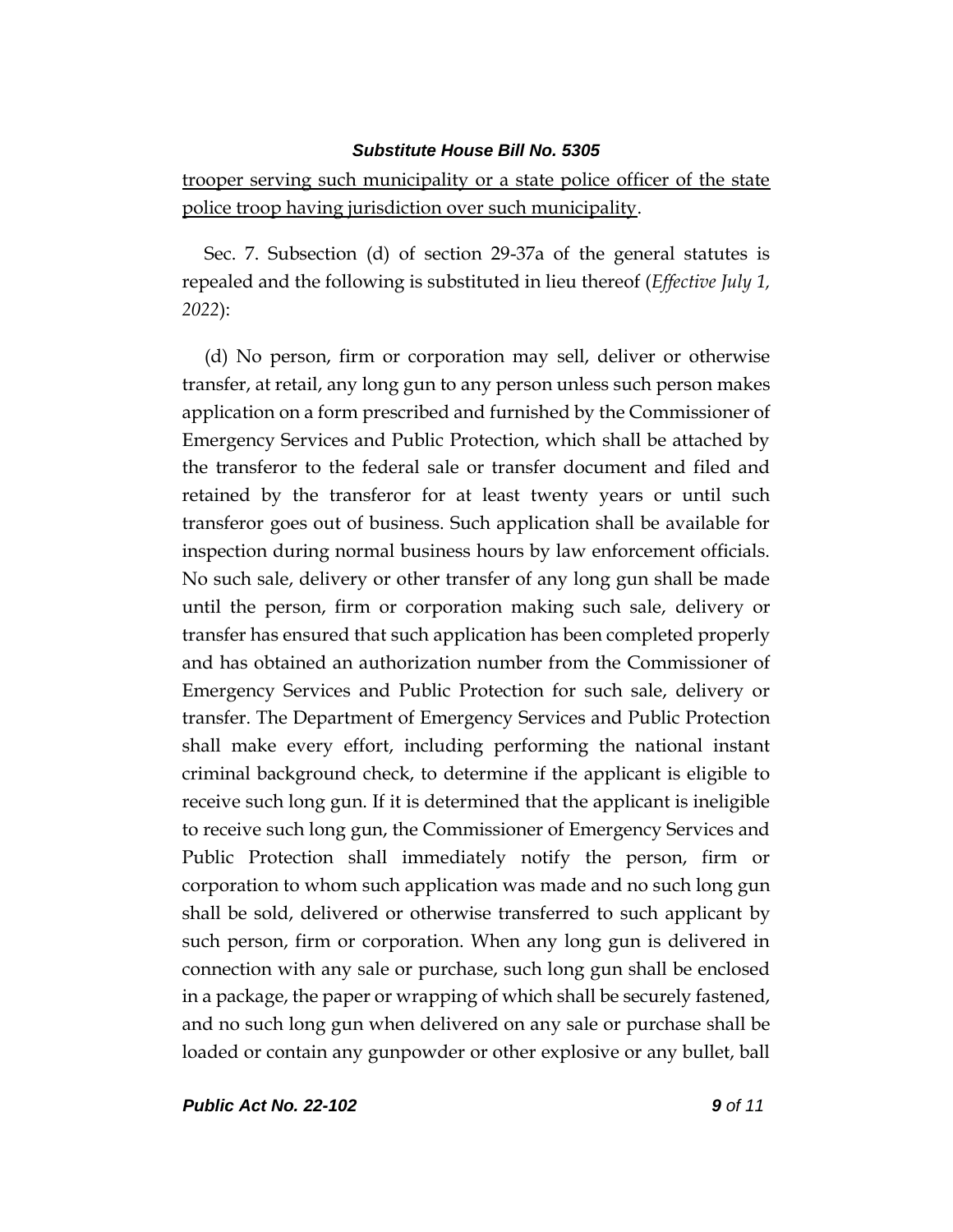or shell. Upon the sale, delivery or other transfer of the long gun, the transferee shall sign in triplicate a receipt for such long gun, which shall contain the name, address and date and place of birth of such transferee, the date of such sale, delivery or transfer and the caliber, make, model and manufacturer's number and a general description thereof. Not later than twenty-four hours after such sale, delivery or transfer, the transferor shall send by first class mail or electronically transfer one receipt to the Commissioner of Emergency Services and Public Protection and one receipt to the chief of police of the municipality in which the transferee resides or, where there is no chief of police, the **[**warden of the borough or the first selectman, of the town in which the transferee resides**]** chief executive officer of the municipality, as defined in section 7-148, in which the transferee resides or, if designated by such chief executive officer, the resident state trooper serving such municipality or a state police officer of the state police troop having jurisdiction over such municipality, and shall retain one receipt, together with the original application, for at least five years.

Sec. 8. Subdivision (3) of subsection (f) of section 29-37a of the general statutes is repealed and the following is substituted in lieu thereof (*Effective July 1, 2022*):

(3) Upon the sale, delivery or other transfer of the long gun, the transferor or transferee shall complete a form, prescribed by the Commissioner of Emergency Services and Public Protection, that contains the name and address of the transferor, the name and address of the transferee, the date and place of birth of such transferee, the firearm permit or certificate number of the transferee, the firearm permit or certificate number of the transferor, if any, the date of such sale, delivery or transfer, the caliber, make, model and manufacturer's number and a general description of such long gun and the authorization number provided by the department. Not later than twenty-four hours after such sale, delivery or transfer, the transferor